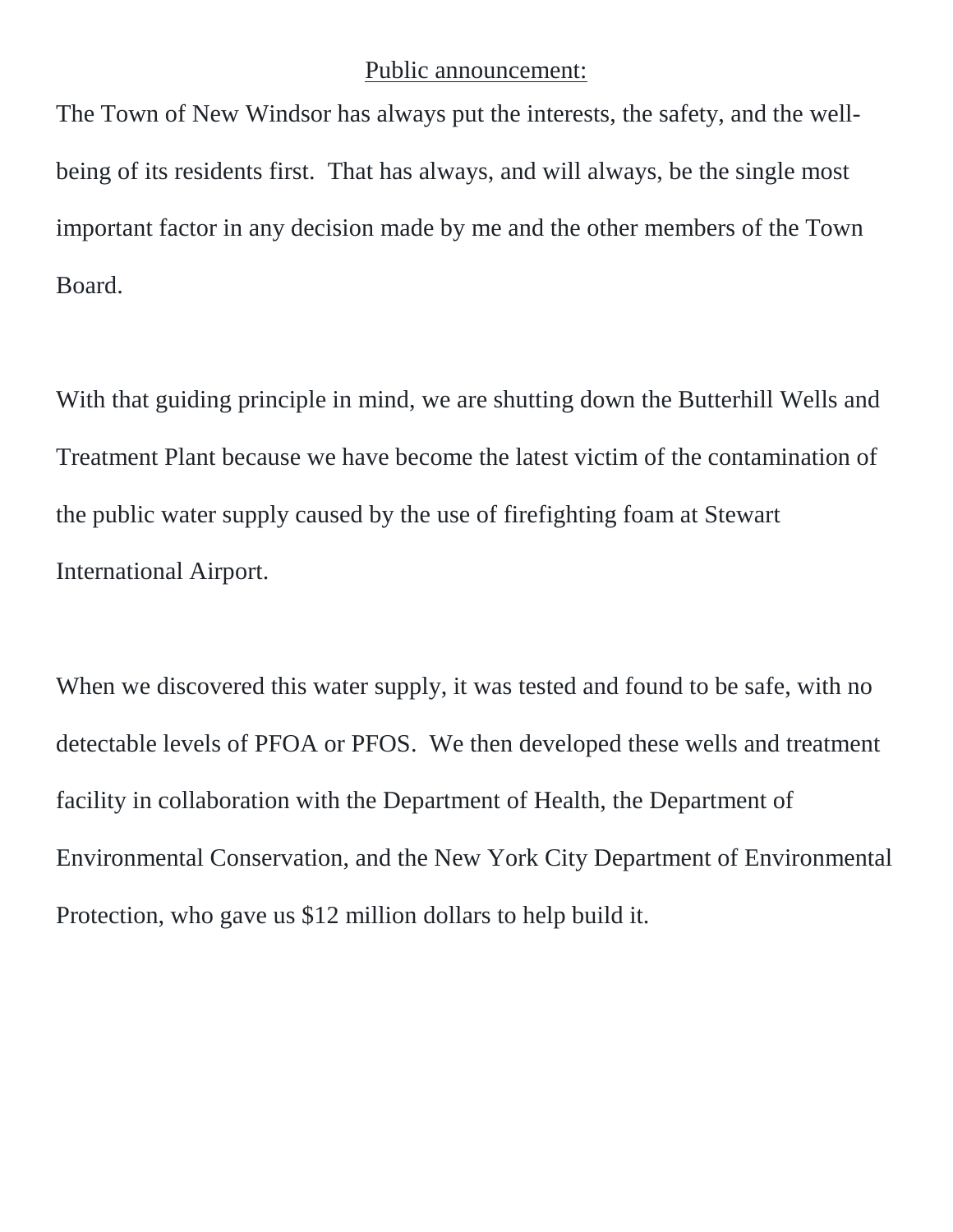Additional testing was done during development and construction phases, which led everyone to believe that this water, our water, was safe and immune from the problems plaguing our friends in the City of Newburgh.

Unfortunately, more recent testing done by the State Department of Health has revealed low levels of PFOA and PFOS in the water. Confirmation of these results was first received by the Town, in writing, on April 4, 2019.

The DOH has told us that the levels of these chemicals detected in our wells are below both the EPA's lifetime health advisory level of 70 parts per trillion and the NYS Drinking Water Quality Council's recently recommended 10 parts per trillion maximum contaminant level for PFOA and PFOS.

They further say that "based on the results of PFOA and PFOS being below this recommended level, [our] water is acceptable for drinking."

Despite these claims, however, the Town Board and I have determined to shut down the wells.